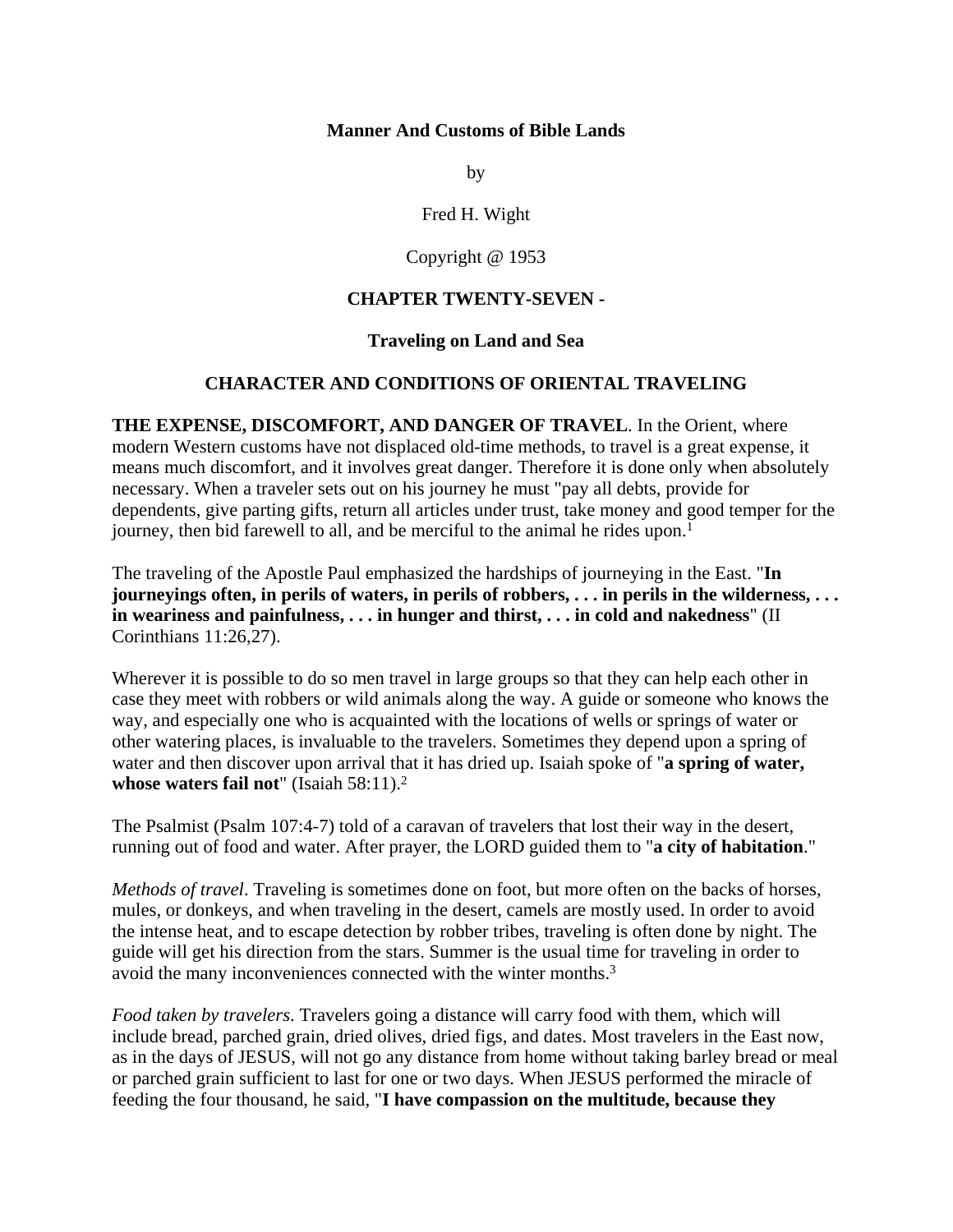**continue with me now three days, and have nothing to eat: and I will not send them away fasting, lest they faint in the way**" (Matthew 15:32). According to custom, the multitude would have a day or two's supply of food with them when they flocked to hear JESUS. But on the third day, seven loaves and a few small fish was all that was left.<sup>4</sup>

*How distances are often measured in the Orient*. In traveling in Bible lands, it is often customary to measure distances in units of time rather than in terms of space. One village is said to be three hours distant from another village, because it takes that long to travel from one to the other. In Old Testament days distance in traveling was similarly noted. It was "**three days' journey**," "**seven days' journey**," etc. (Genesis 30:36; 31:23).

In New Testament times, "**a day's journey**" is mentioned, and also "**a sabbath day's journey**" (Luke 2:44; Acts 1:12). {Among the Jews a day's journey was twenty to thirty miles, but when there was a large company it would be only ten miles! A sabbath day's journey would be a little less than two miles.5

## **NATURE OF EASTERN INNS**

*Old Testament Inns*. The inns of Old Testament days were merely stopping places for travelers overnight. The word refers only to a resting-place for the night, and a tent or perhaps a cave would most likely serve the purpose.<sup>6</sup>

*New Testament Inns*. The inns of New Testament times were not like Western hotels. It was because hospitality was considered to be a religious duty that therefore the modern type of hotel was unknown in olden days, and also does not exist today in many sections of Bible lands. If parties of travelers are not too many in number, they will be entertained at a Bedouin tent encampment, or in a village guest room. When Mary and Joseph came to Bethlehem, Luke says: "**There was no room for them in the inn**" (Luke 2:7). Some Bible scholars have thought that this inn was actually a guestchamber, because the same word is used for such a place on another occasion (Mark 14:14; Luke 22:11). But surely, with so many out-of-town visitors in the village, the guest room would long ago have been utilized. This inn was most probably a place where travelers might camp overnight, and so would have to provide their own food, cooking utensils, and other provisions. There might or might not have been an innkeeper. But there was simply no space left for Mary and Joseph at this inn. (See also "Bethlehem house and manger," Chapter Two).

Sometimes the inn had an *innkeeper*. Luke tells us how the Good Samaritan brought the poor man he was helping "**to an inn, and took care of him**." In this case a "host" or "innkeeper" is mentioned (Luke 10:34,35). It would be the duty of this man to supply a few of the necessary provisions for the travelers who spent the night there.

The Oriental "caravan" or "khan." is probably the equivalent of at least some of the "inns" of New Testament times. The "caravansary" is a large building and is usually located in a city, although sometimes it serves as a shelter in the desert. The courtyard of these buildings serves as a place to unmount and unload the animals, and the ground floor becomes a place for the beasts to be cared for, while the travelers themselves are put upstairs.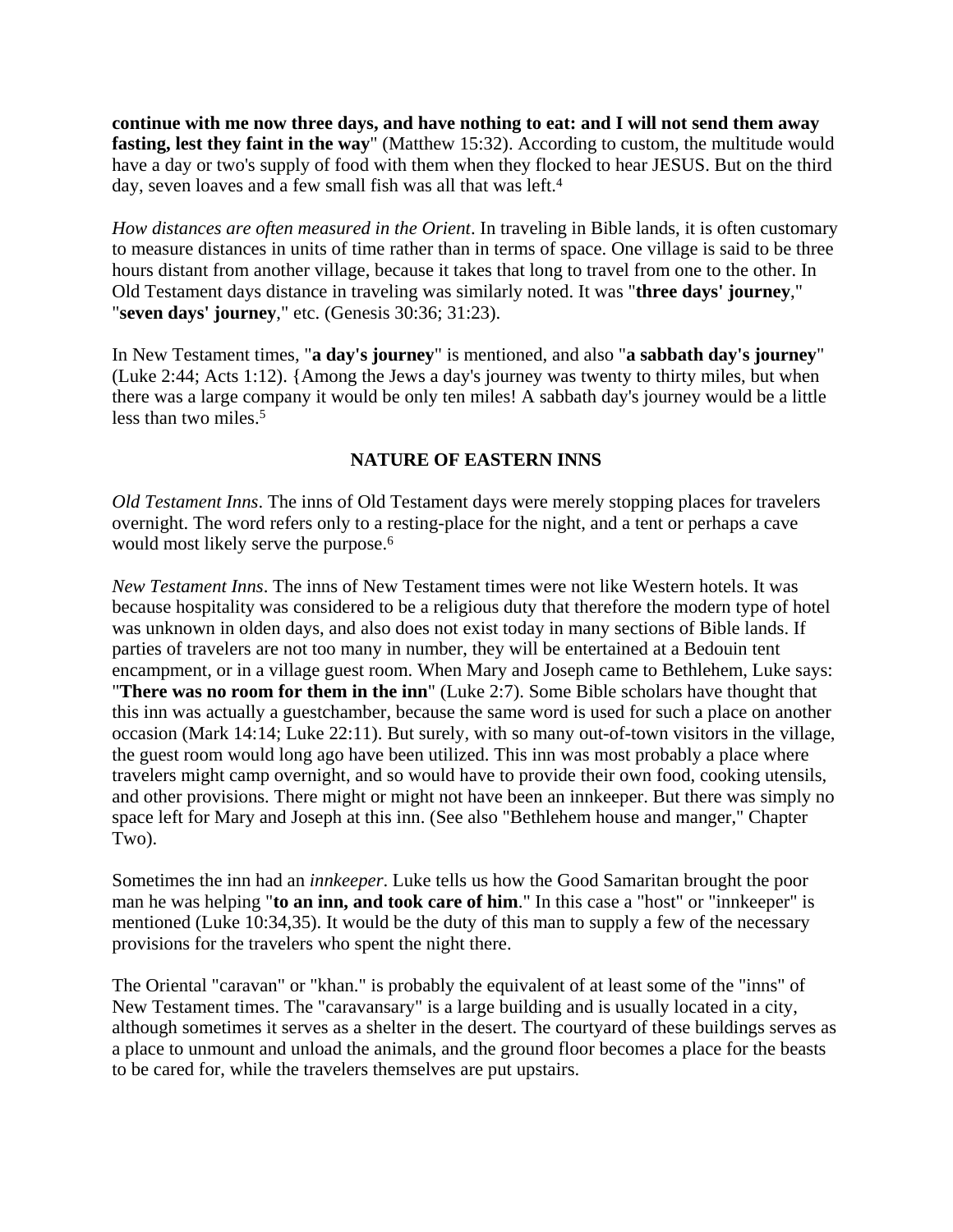The "khan" is a smaller building which serves the same purpose, but is located in a village. Most of these are but one-story buildings, where travelers sleep close to their animals. Many of these Eastern "inns" are without any furniture, innkeeper, or food for either man or animal. The traveler under these conditions is provided shelter only, and he himself must provide everything else. When the inn does have an "innkeeper," he will sell to the travelers coffee or other provisions, and furnish fire and the means by which they may cook their own meals. He may also provide food for the animals.

Where the inn is located at a strategic center, such as where caravan routes intersect each other, it may become a public gathering-place on account of bazaars and markets being held there. Animals are sometimes killed and the meat sold at these places, and often travelers can purchase many other things at the inn.<sup>7</sup>

## **ORIENTAL SALUTATIONS AMONG TRAVELERS**

When travelers in the Orient meet each other on the way, they love to engage in salutations that to the Westerner seem complicated, tedious, and time-consuming. Wordy questions will be asked each other seeking such information as this: From where have you come? Where are you going? What is your name? How many children have you? How many men belong to your clan? What enemies does your clan have? etc., etc. While such salutations are entered into, business and everything else can wait. For this reason, when JESUS sent the seventy disciples on a healing and preaching mission, he said to them: "**Salute no man by the way**" (Luke 10:4). To engage in such extensive salutations as were customary would have interfered with the urgent business of the LORD.<sup>8</sup>

# **TRAVELING BY SEA IN ANCIENT TIMES**

*The attitude of the ancients toward the sea*. Ancient people had a great fear of the ocean and truly there was a reason for this dread, since the mariners had no chart of the seas or compass to guide them. Travel by ship was usually inconvenient, and windstorms often necessitated great delay in arrival at the desired port. Ordinarily the Mediterranean Sea was closed to sea travel during the winter months.<sup>9</sup>

The ship in which Paul was to sail for Rome got into difficulties because those in charge risked getting the ship to another harbor before winter set in. "**And because the haven was not commodious to winter in, the more part advised to depart thence also, if by any means they might attain to Phenice, and there to winter**" (Acts 27:12). The Psalmist has given us a graphic description of a storm at sea and GOD's deliverance from it (Psalm 107:25-30).

The Apostle John's inspired description of Heaven was originally given to men who greatly feared the grave dangers and horrors of sea-experiences, and to them he wrote concerning the new earth: "**And there was no more sea**" (Revelation 21:1). Travel by sea in early days was undertaken only when absolutely necessary.

*Ship routes*. It is important to remember that in Bible times, vessels that traveled in the Mediterranean Sea kept as close as possible to land. Thus the trade routes were along the coast or from one headland to another one.10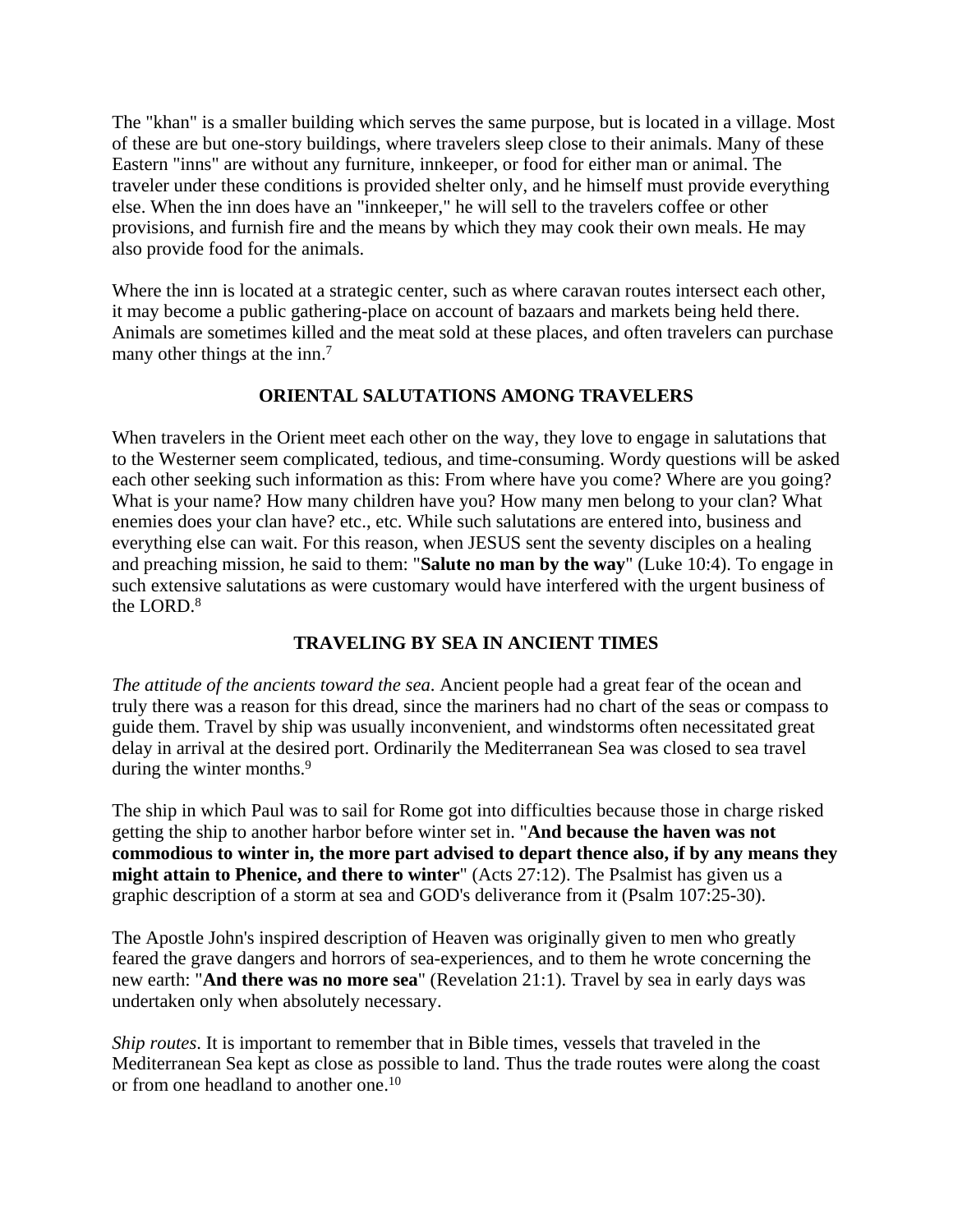When the Apostle Paul was returning from one of his missionary journeys, he traveled by ship from Ephesus to Caesarea. His ship would keep near the coast going from city to city, and Paul sometimes stopped off and visited friends (Acts 21:1-8). In those days the small size of the ships often made it necessary for passengers to go ashore for the night, and finding a place there to sleep, join the ship the next day. $11$ 

*Shipping nations*. Egyptian ships early plied the Mediterranean Sea, and light-weight "**vessels of bulrushes** [papyrus]" (Isaiah 18:1, 2), were piloted by both Egyptians and Ethiopians on the Nile River. The Phoenicians were the most famous sea-merchants and travelers of ancient times. The ship in which Jonah took his voyage was no doubt navigated by these seamen (Jonah 1). The Islands of Crete and Cyprus became famous shipping centers, and the Philistines of old had their ships upon the waters of the Mediterranean. In New Testament times it was the Greeks and Romans who were especially noted for their shipping activities.12

But what about the Hebrews? Were they seamen? The patriarch Jacob made this prediction concerning the tribe of Zebulun: "**He shall be for an haven of ships**" (Genesis 49:13). But the Palestine seacoast was not occupied at all times by the Hebrew people.

Other nations became navigators, and for the most part the Jews probably contented themselves with occasionally hiring out to these foreign sea captains as sailors. The Psalmist says:

## "**They that go down to the sea in ships, that do business in great waters**" (Psalm 107:23).

Israel did have one great experience with ships during the reign of King Solomon. David had conquered the Edomites and so came into possession of the two ports of Eloth and Ezion-geber on the Red Sea. Thus Solomon inherited good harbors for ships. Arrangements were made for Hiram, King of Tyre, to send carpenters to build ships for Solomon, "**and Hiram sent in the navy his servants, shipment that had knowledge of the sea, with the servants of Solomon. And they came to Ophir, and fetched from thence gold. . . and brought it to king Solomon**" (I Kings 9:27, 28).

A few years later King Jehoshaphat of Judah joined with King Ahaziah of Israel on a similar shipping expedition, but the LORD did not approve of this alliance, and so "**the ships were broken at Eziongeber**" (I Kings 22:48). While King Jehoram, Jehoshaphat's successor, was reigning, the Edomites freed themselves from the Hebrew yoke, and came into possession of their Red Sea ports.13

This ended Israel's shipping experience in ocean waters for many generations to come, although Eloth has become an important port for the modern nation of Israel. In New Testament times boats were used to cross the waters of the Sea of Galilee.

*How ships were propelled*. Two methods were used. Ships of war, although furnished with sails were propelled mainly by means of oars. Merchant vessels depended for the most part on sails, but many of the navigators resorted to oars when it became necessary.<sup>14</sup>

Thus the men who piloted Jonah's ship, which was a merchant ship, "**rowed hard to bring it to the land; but they could not**" (Jonah 1:13). The storm was too great for them. The ship that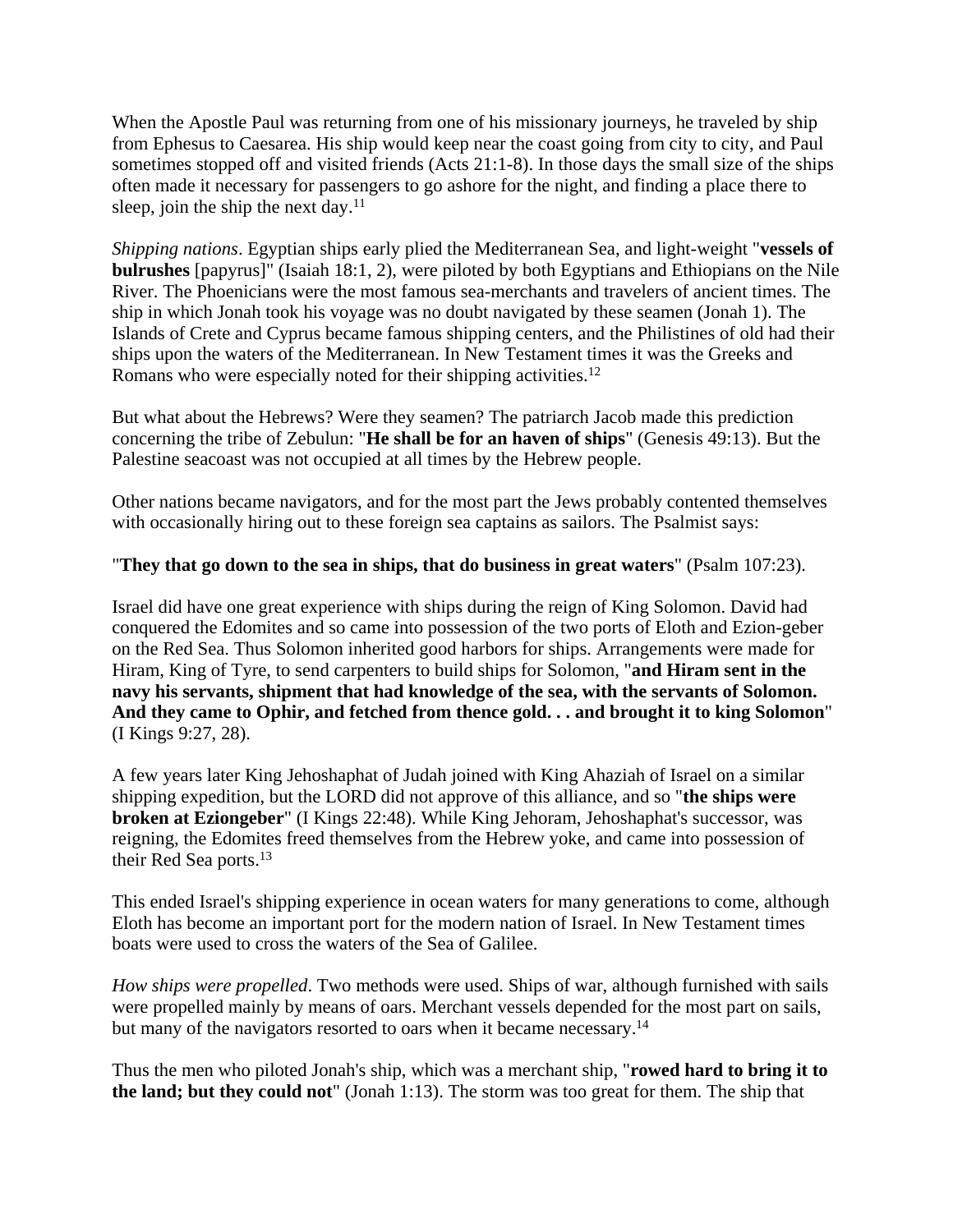Paul was in when the storm broke on the Mediterranean Sea was a sailing ship without oars for men to row (Acts 27).

*The Phoenician ship in which Jonah sailed*. The first chapter of the book of Jonah gives interesting information about ancient ships. This ship was traveling from Joppa to Tarshish as a merchant ship, for when the storm came, the men "**cast forth the wares that were in the ship**" (verse 5). Exclusively passenger ships were little known in those days, most traveling, if not all, being done on merchant ships. Passengers, of course, paid a fare for their trips, as did Jonah (verse 3). When the storm arose, the sailors discovered that "**Jonah was gone down into the sides of the ship**" (verse 5). This means he had gone "**below deck**," into the lower room of the ship.

The word "**shipmaster**" used in verse 6 means the chief of the sailors, or as we would say, the captain of the ship. Verse 13 mentions the use of oars when the ship was in the storm, in a futile effort to bring it to shore.

*Luke's account of Paul's voyage to Rome*. Luke's report of Paul's sea journey in Acts 27 and 28 is the most accurate account of a sea voyage that has come to us from olden times. We gain more knowledge of these ships from this story than from any other source.15

In the second half of the nineteenth century, Mr. James Smith made a detailed study of Paul's voyage, traveling by ship himself where Paul's trip took him. By means of admiralty charts and a study of the tides, etc., he was able to prove how remarkably accurate Luke was in what he wrote.<sup>16</sup>

Lieutenant Edwin Smith of Canada was in the Mediterranean waters in 1918-1919 in command of a ship on special service. He also had opportunity to test out Luke's accuracy and make a study of shipping in Paul's day.17

What were these ancient ships like? Lieutenant Smith makes this answer:

"In general outline they did not differ so much from sailing ships of fifty years ago, especially in their under-water parts, with the exception that the bow and stern were very much alike ... Perhaps the greatest difference between these ancient ships and all classes of modern ships, is in the steering arrangements. The ancient ships were not steered as those in modern times, by a single rudder hinged to the stern post, but by two great oars or paddles, one on each side of the stern; hence the mention of them in the plural number by St. Luke (Acts 27:40). They were operated through two hawse holes, one on either side, which were used also for the cables when the ships were anchored by the stern.<sup>18"</sup>

James speaks of only one rudder on a ship (James 3:4), but this is because the pilot would only make use of one of the two rudders at a time.<sup>19</sup>

In Acts 27:17, Luke tells us that the sailors lowered the sail in the storm, and in verse 40, he informs us that they hoisted up the foresail. This latter was a small sail which the seamen were in the habit of substituting for the mainsail in storms.20